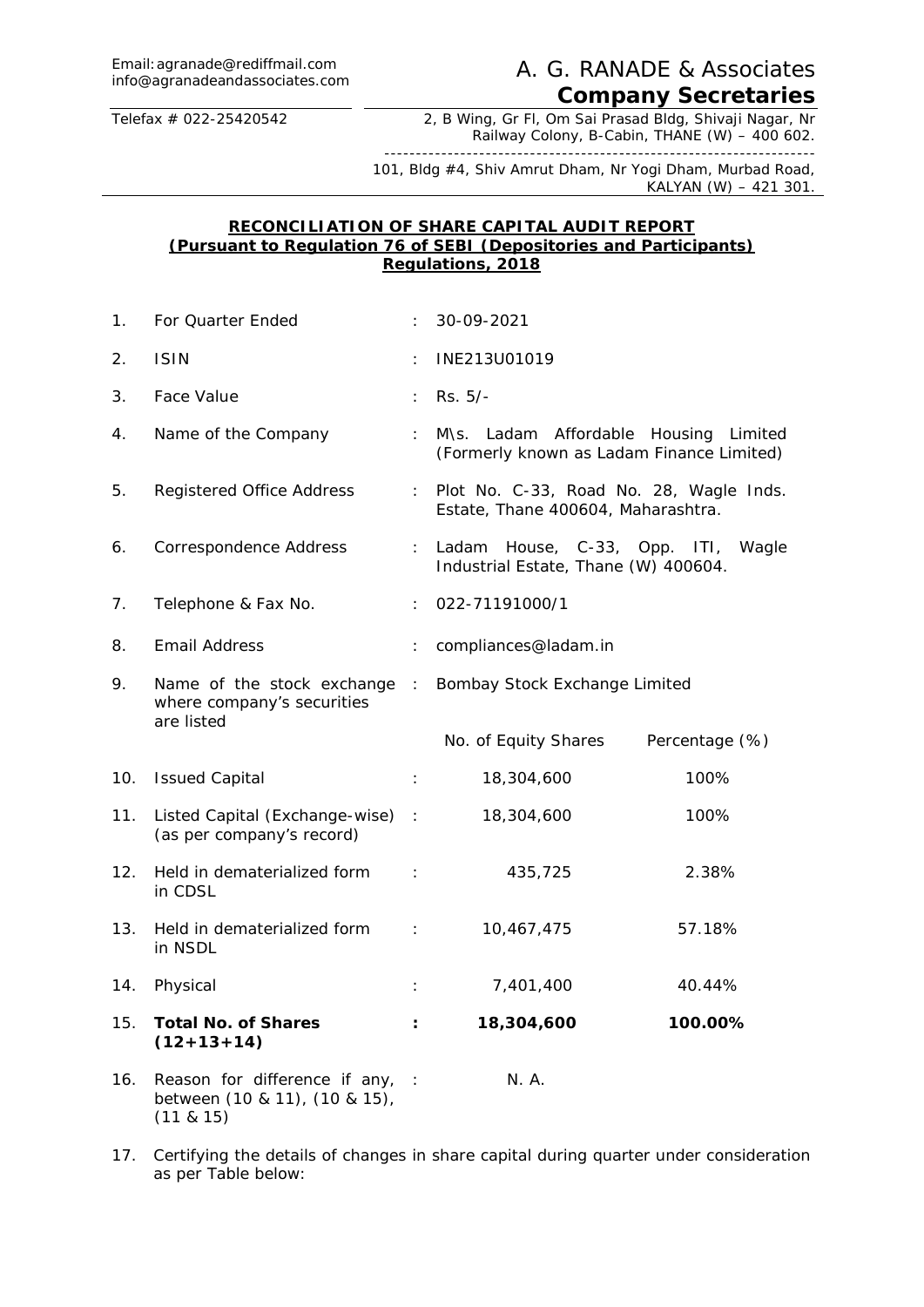# Email: agranade@rediffmail.com<br>info@agranadeandassociates.com

### A. G. RANADE & Associates. *Company Secretaries*

Telefax # 022-25420542 2, B Wing, Gr Fl, Om Sai Prasad Bldg, Shivaji Nagar, Nr Railway Colony, B-Cabin, THANE (W) - 400 602.

-------------------------------------------------------------------- 101, Bldg #4, Shiv Amrut Dham, Nr Yogi Dham, Murbad Road, KALYAN (W) – 421 301.

|                          | No.              | Applied                        | Listed on                                       | Whether              | Whether              | In-                                                                 |  |
|--------------------------|------------------|--------------------------------|-------------------------------------------------|----------------------|----------------------|---------------------------------------------------------------------|--|
| Particul<br>ars<br>$***$ | Οf<br>shar<br>es | /Not<br>Applied<br>for listing | <b>Stock</b><br>Exchanges<br>(Specify<br>Names) | intimated<br>to CDSL | Intimated<br>to NSDL | principle,<br>approval,<br>pending<br>for SE<br>(Specify)<br>Names) |  |
| N. A.                    |                  |                                |                                                 |                      |                      |                                                                     |  |

\*\*\*Rights, Bonus, Preferential Issue, ESOP's, Amalgamation, Conversion, Buy back, Capital Reduction, Forfeiture, any other (to specify)

- 18. Register of Members is : Yes updated (Yes / No):
- 19. Reference to previous quarter : N. A. with regards to excess dematerialization of shares, if any
- 20. Has the company resolved : N. A.the matter mentioned in point no: 19 above in the current quarter.

21. Mention the total no. of Demat requests, if any

| Defilat reguests, if any. |         |               |               |           |
|---------------------------|---------|---------------|---------------|-----------|
| Requests                  | No. of  | No. of Shares | No. of Shares | Reason    |
|                           | Reauest | Accepted      | Rejected      | for Delay |
| Confirmed within 21 days  |         | 389,800       | Nil           | N.A.      |
| Confirmed after 21 days   | Nil     | Nil           | Nil           | N.A.      |
| Pending beyond 21 days    | Nil     | Nil           | Nil           | N.A.      |

- 22. Name, Telephone & Fax No. : Mr. Yash Kirit Gala of the Company Secretary and Compliance officer of the **Company** ICSI Membership No: A62960 Tel.: 022-71191000/1
- 23. Name, Address, Tel & Fax no. Registration no. of the Auditor : A. G. Ranade & Associates Practicing Company Secretary 2, Gr Fl, B Wing, Om Sai Prasad Building, Shivaji Nagar, Nr Railway Colony, B Cabin, Thane (W) 400602 Membership no.: FCS 6199 CP No: 6231 Tel.: 8104386425
- 24. Appointment of common agency for share registry work if yes (Name & address) : Purva Sharegistry (India) Private Limited 9, Shiv Shakti Industrial estate, J. R. Boricha Marg, Lower Parel (East), Mumbai 400011